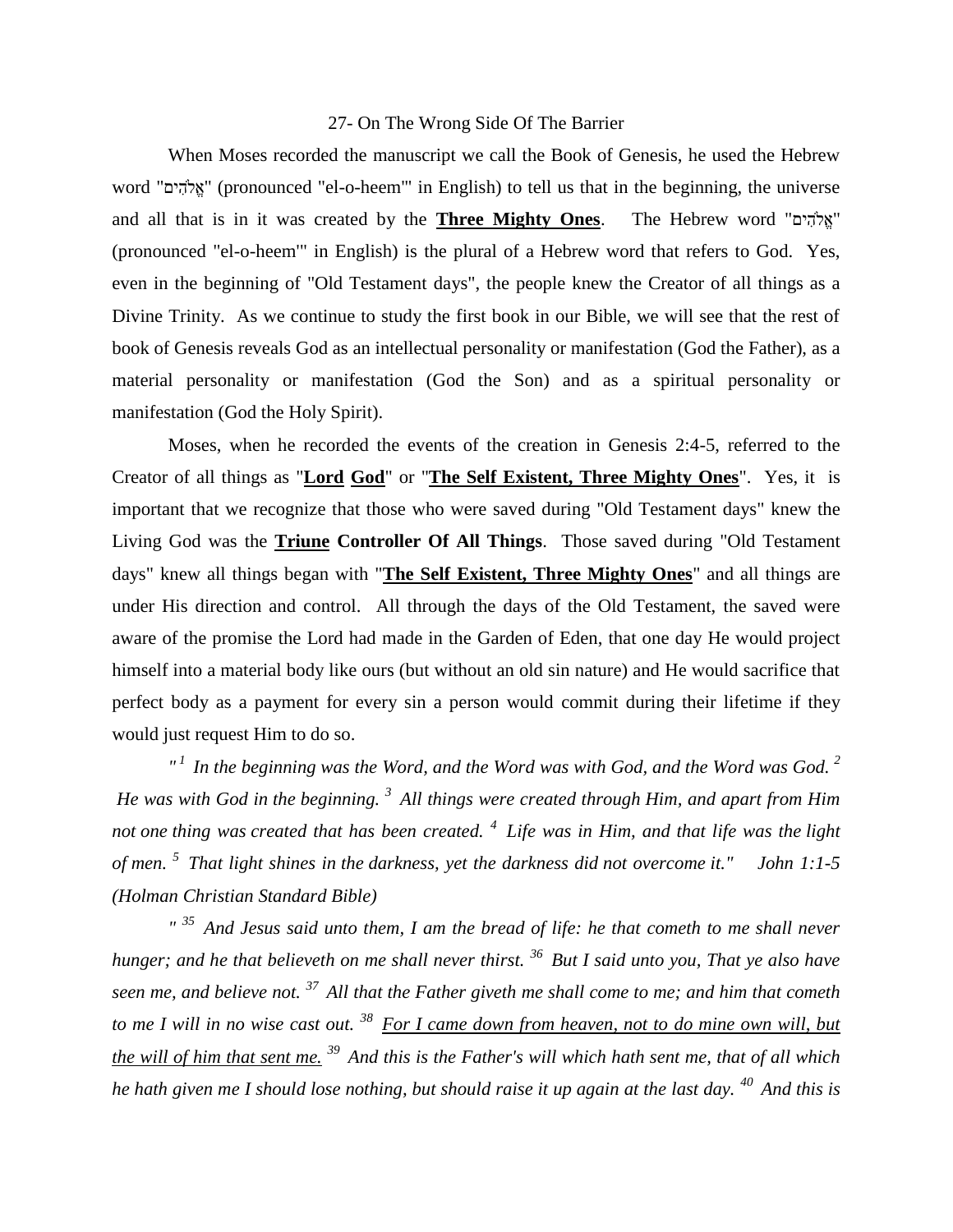*the will of him that sent me, that every one which seeth the Son, and believeth on him, may have everlasting life: and I will raise him up at the last day." John 6:35-40 (King James Version)* 

As we shared in a prior Bible lesson on this Living Water group page on Facebook, God's plan of salvation has always been the same. The only difference has been that the redeemed people who lived **before** the crucifixion looked **forward** in faith. They asked that the payment Christ would give one day in the future be applied to the sin debt they owed God.

" *<sup>6</sup>Consider Abraham: "He believed God, and it was credited to him as righteousness." <sup>7</sup>Understand, then, that those who believe are children of Abraham. <sup>8</sup> The Scripture foresaw that God would justify the Gentiles by faith, and announced the gospel in advance to Abraham: "All nations will be blessed through you." <sup>9</sup> So those who have faith are blessed along with Abraham, the man of faith.* " *Galatians 3:6-9 (New International Version)*

Salvation is obtained through faith. The people who were saved before the crucifixion did not need to exercise any more faith to believe He would die than we exercise by believing He has died. *" <sup>1</sup>Who has believed what he has heard from us? And to whom has the arm of the LORD been revealed? <sup>2</sup>For he grew up before him like a young plant, and like a root out of dry ground; he had no form or majesty that we should look at him, and no beauty that we should desire him. <sup>3</sup>He was despised and rejected by men; a man of sorrows, and acquainted with grief; and as one from whom men hide their faces he was despised, and we esteemed him not. <sup>4</sup> Surely he has borne our griefs and carried our sorrows; yet we esteemed him stricken, smitten by God, and afflicted. <sup>5</sup>But he was pierced for our transgressions; he was crushed for our iniquities; upon him was the chastisement that brought us peace, and with his wounds we are healed. <sup>6</sup>All we like sheep have gone astray; we have turned—every one—to his own way; and the LORD has laid on him the iniquity of us all. <sup>7</sup>He was oppressed, and he was afflicted, yet he opened not his mouth; like a lamb that is led to the slaughter, and like a sheep that before its shearers is silent, so he opened not his mouth. <sup>8</sup>By oppression and judgment he was taken away; and as for his generation, who considered that he was cut off out of the land of the living, stricken for the transgression of my people? <sup>9</sup>And they made his grave with the wicked and with a rich man in his death, although he had done no violence, and there was no deceit in his mouth. <sup>10</sup>Yet it was the will of the LORD to crush him; he has put him to grief; when his soul makes an offering for guilt, he shall see his offspring; he shall prolong his days; the will of the LORD shall prosper in his hand. <sup>11</sup>Out of the anguish of his soul he shall see and be satisfied; by his*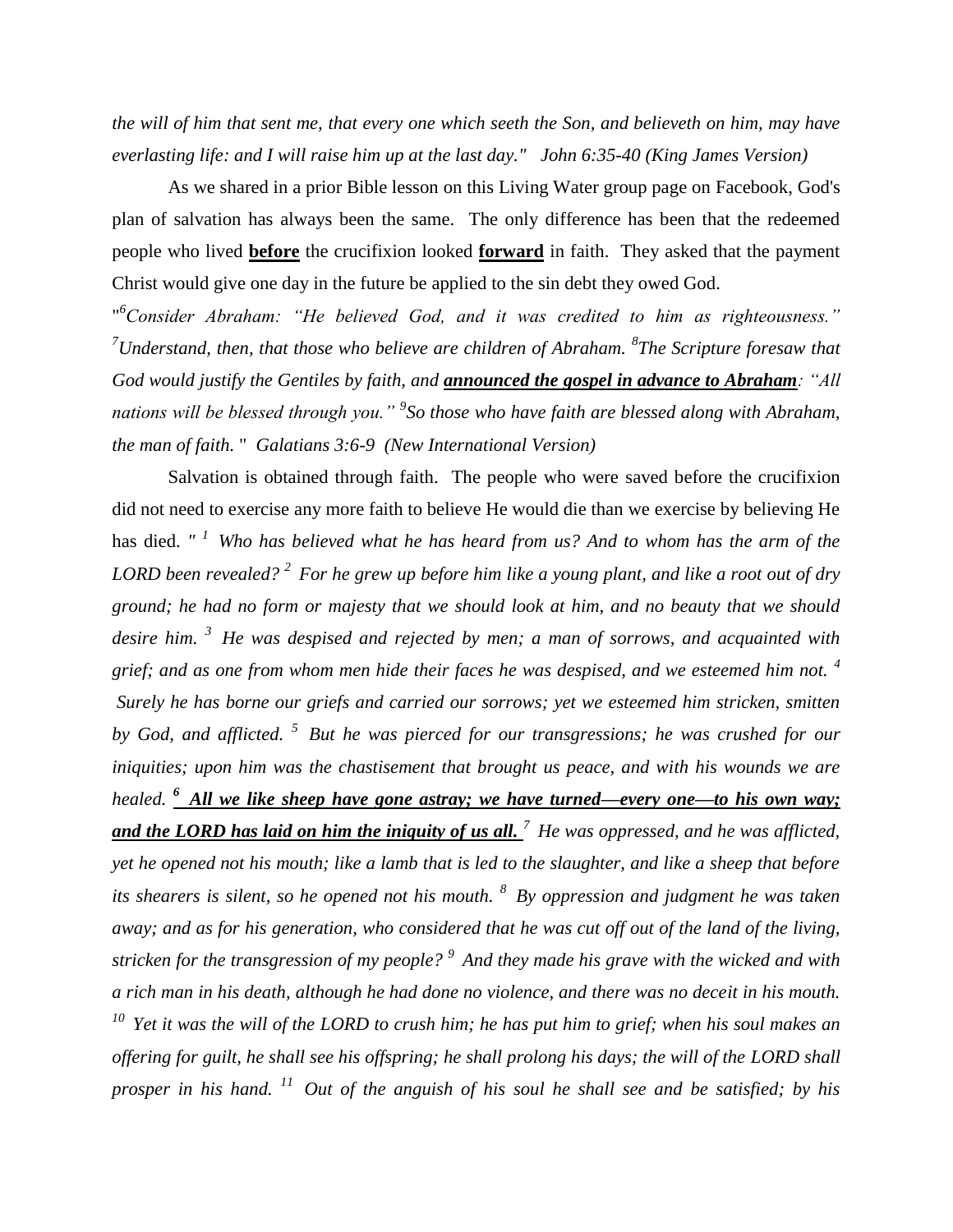*knowledge shall the righteous one, my servant, make many to be accounted righteous, and he shall bear their iniquities. <sup>12</sup>Therefore I will divide him a portion with the many, and he shall divide the spoil with the strong, because he poured out his soul to death and was numbered with the transgressors; yet he bore the sin of many, and makes intercession for the transgressors." Isaiah 53:1-12 (English Standard Version)*

The redeemed who have lived since the cross have looked **backward** in faith and have asked God to apply the payment Christ gave on the cross to the sin debt they owe. *" <sup>21</sup>This is, in fact, what you were called to do, because Christ also suffered for you and left an example for you to follow in his steps. <sup>22</sup>"He never committed a sin, and no deceit was found in his mouth." <sup>23</sup> When he was insulted, he did not retaliate. When he suffered, he did not threaten but made it his habit to commit the matter to the one who judges fairly. <sup>24</sup>He himself bore our sins in his body on the tree, so that we might die to those sins and live for righteousness. By his wounds you have been healed. <sup>25</sup>For you were like sheep that kept going astray, but now you have returned to the Shepherd and Overseer of your souls." 1 Peter 2:21-25 (International Standard Version)*

We are not exercising saving faith in Christ until we admit there is nothing we can do to help to gain eternal life. There was not one saved person mentioned in the Old Testament who was baptized or who belonged to a local church. The thief who was saved on the cross did not receive baptism nor did he become a member of a local church. *" <sup>39</sup>One of the criminals who were hanged there was hurling abuse at Him, saying, "Are You not the Christ? Save Yourself and us!" <sup>40</sup>But the other answered, and rebuking him said, "Do you not even fear God, since you are under the same sentence of condemnation? <sup>41</sup>"And we indeed are suffering justly, for we are receiving what we deserve for our deeds; but this man has done nothing wrong." <sup>42</sup>And he was saying, "Jesus, remember me when You come in Your kingdom!" <sup>43</sup>And He said to him, "Truly I say to you, today you shall be with Me in Paradise." <sup>44</sup>It was now about the sixth hour, and darkness fell over the whole land until the ninth hour, <sup>45</sup>because the sun was obscured; and the veil of the temple was torn in two. <sup>46</sup>And Jesus, crying out with a loud voice, said, "Father, INTO YOUR HANDS I COMMIT MY SPIRIT." Having said this, He breathed His last." Luke 23:39-46 (New American Standard Bible)*

Neither are we exercising saving faith in Jesus Christ until we admit that there has **never been anyone else** whose merits will pay for our sin debt, **not even His mother's merits**. *" 12 There is no salvation through anyone else, nor is there any other name under heaven given to the*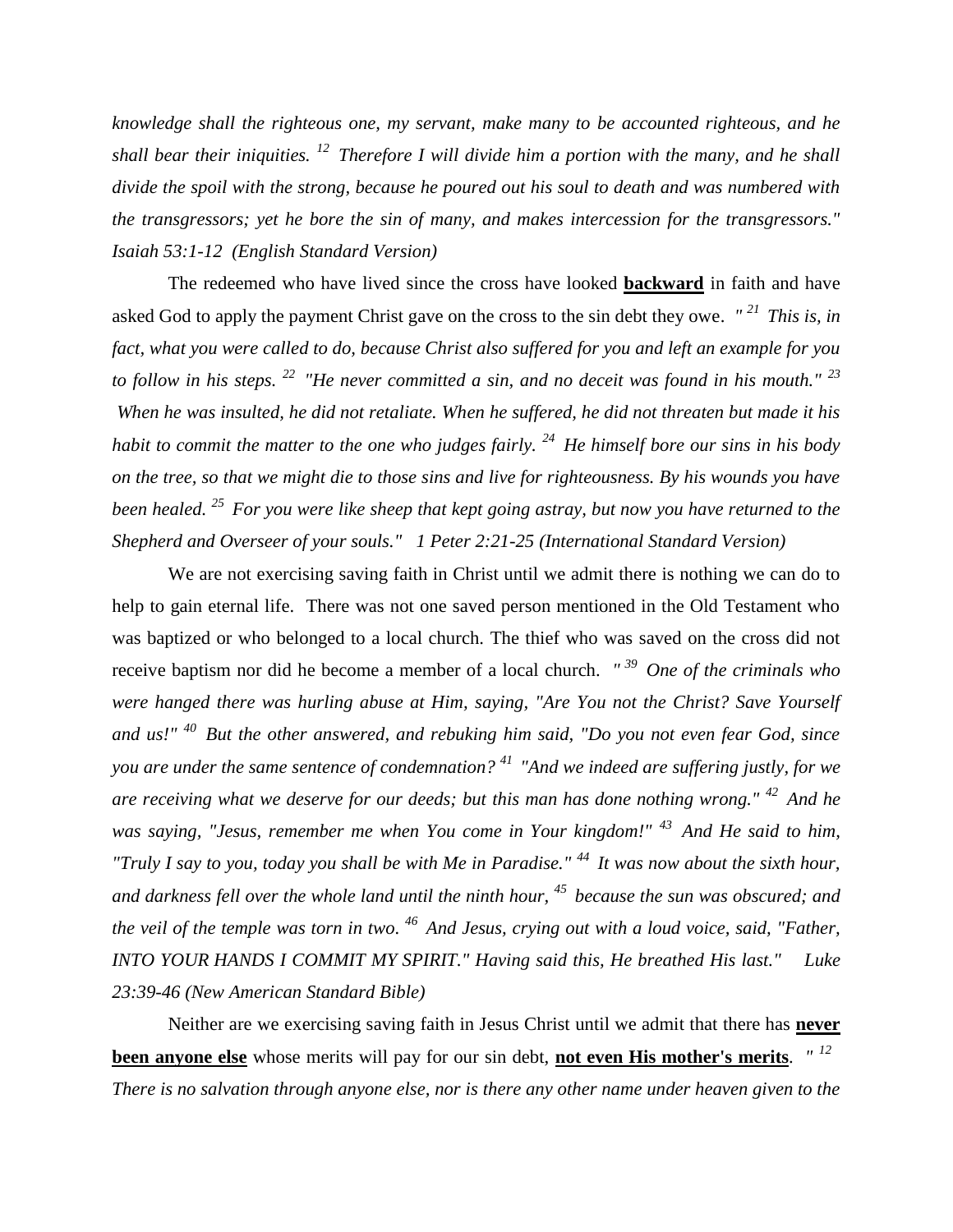*human race by which we are to be saved." Acts 4:12 (New American Bible-United States Conference of Catholic Bishops)* 

*" <sup>12</sup>Neither is there salvation in any other. For there is no other name under heaven given to men, whereby we must be saved." Acts 4:12 (Douay-Rheims Version, New Catholic Edition)*

Your Bible tells us that **if** we can live our entire life and only commit one sin, the Living God holds us accountable as if we broke all of His laws. *" <sup>10</sup>For whoever keeps the whole law and yet stumbles at just one point is guilty of breaking all of it." James 2:10 (New International Version)* 

We shared several times in previous Bible lessons that the Living God created mankind because He wanted a perfect people **to live with Him in a perfect place** who would choose to return loving obedience to Him of their own free will. After He prepared this earth **again** so that it could be inhabited, He created Adam. *" <sup>2</sup>And the earth was waste and empty, and darkness was on the face of the deep, and the Spirit of God was hovering over the face of the waters." Genesis 1: 2 (Darby)*

*" <sup>18</sup>For thus saith Jehovah who created the heavens, God himself who formed the earth and made it, he who established it,—not as waste did he create it: he formed it to be inhabited:—I [am] Jehovah, and there is none else." Isaiah 45:18 (Darby)*

To see why this earth became waste after the Lord created it perfect and created it to be inhabited, you can read the explanation in one of the previous Bible lessons. The point we want to share, right now, is that when the Lord created man, He created something He had never created before- He created us in His own image. *" <sup>26</sup>Then God said, "Let Us make man in Our image, according to Our likeness; let them have dominion over the fish of the sea, over the birds of the air, and over the cattle, over all the earth and over every creeping thing that creeps on the earth." <sup>27</sup>So God created man in His own image; in the image of God He created him; male and female He created them." Genesis 1:26-27 (New King James Version)* 

Does that mean that we have two hands, two feet and a nose because God has two hands, two feet and a nose? NO! That is not the image to which Genesis 1:26 is referring! Mankind was created a triune being, that is to say, we are the only creation of the Living God that is three in one, just as the Living God is three in one. Elohim, the Three Mighty Ones, manifests Himself as (1) material, (God the Son), He manifests Himself as (2) a spirit (God the Holy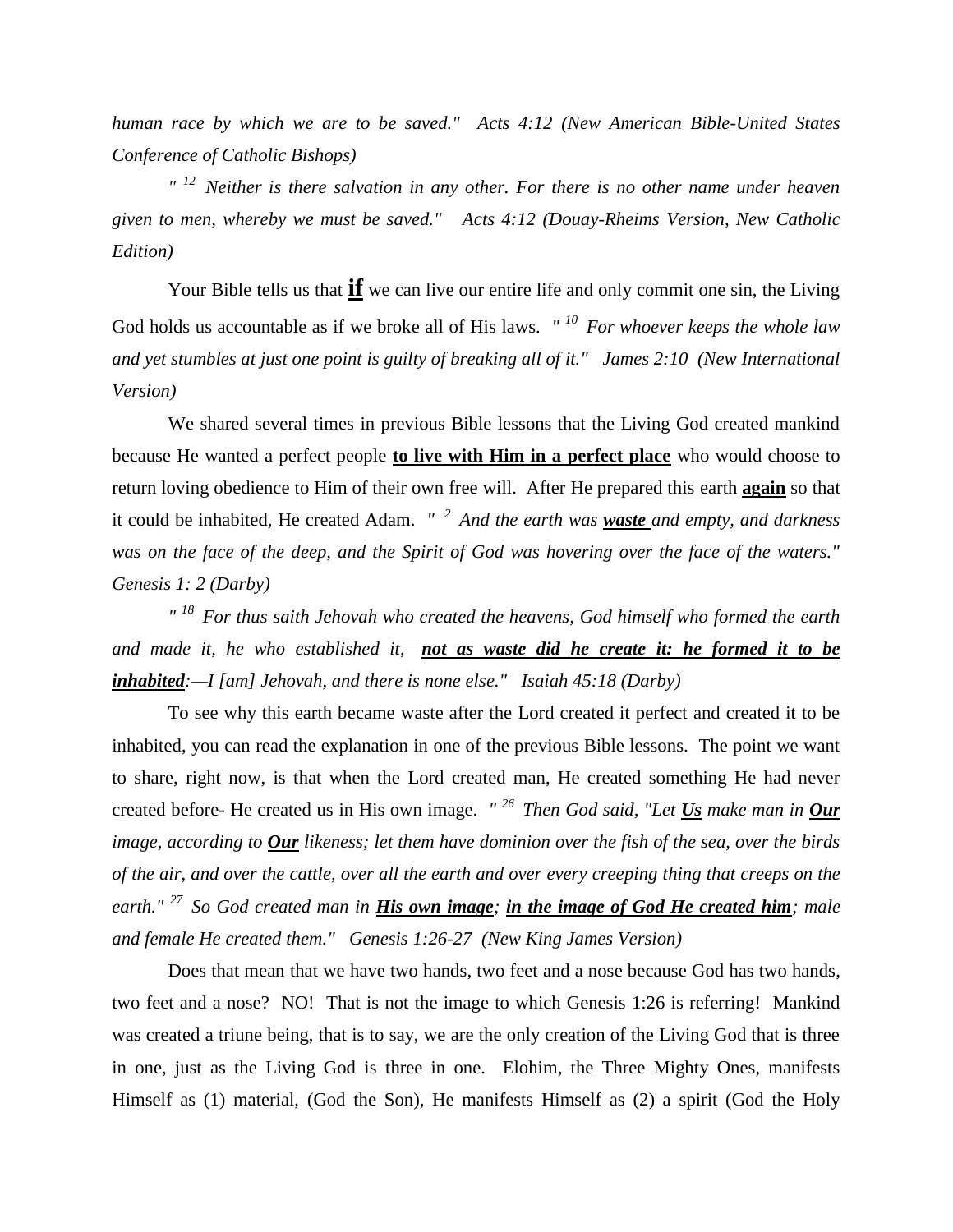Spirit), and as (3) Intellect, (God the Father). Man, on the other hand, has (1) a material body (the earthly outer shell that will go back to the dust because of its old sin nature), (2) a spiritual body (the inward body that will live, somewhere, eternally) and (3) intellect (the ability to think and make decisions on our own).

If you asked a two year old child if they got into the cookie jar (they have cookie crumbs all over their mouth) and they say no, their old sin nature has caused them to lie to you. Are they lost? **Not yet**, because they have not reached the place when the Lord holds them accountable for their sins. *" <sup>39</sup>Moreover your little ones, which ye said should be a prey, and your children, which in that day had no knowledge between good and evil, they shall go in thither, and unto them will I give it, and they shall possess it." Deuteronomy 1:39 (King James Version)* 

*" <sup>14</sup>But the Lord will still show you this sign: The young woman is pregnant and will give birth to a son. She will name him Immanuel. <sup>15</sup>He will eat milk curds and honey as he learns to choose good and refuse evil. <sup>16</sup>But before he is old enough to make that choice, the land of the two kings you fear will be empty." Isaiah 7:14-16 (Easy-To-Read Version)*

Some people will never reach that place where the Lord holds them accountable for their sins. Perhaps, because of an accident in their life or because their mind was formed in some way that they are incapable of learning to choose good and refuse evil, they will not be held accountable. Are they saved? NO! You might say, they are on an island of safety. Safe under the blood of Jesus Christ! Do you remember in one of the prior Bible lessons, we shared what the Bible teaches about unknown sins? Until the child reaches the place where they know to choose the good and refuse the evil, that is, before the child is old enough to make that choice, they are under the blood of Jesus Christ. That time or place can vary with each child depending on their training and their maturity. But there is a time and place in every person's life who is born of normal birth, that the Living God says, "All right, from now on, Robert Tanner is going to be held accountable for his sins." The very next sin I committed immediately created a barrier between myself and God. If I would have died with that sin barrier separating me from God, I would have been eternally separated from Him in Gehenna, the Lake of Fire, paying my sin debt for eternity. You can fill in your own name in **the blank** above if you have reached that time and place in your life when you also chose, with your own intellect, **to refuse the good** and you also chose with your own intellect, **to execute the evil**, and therefore, the Living God now holds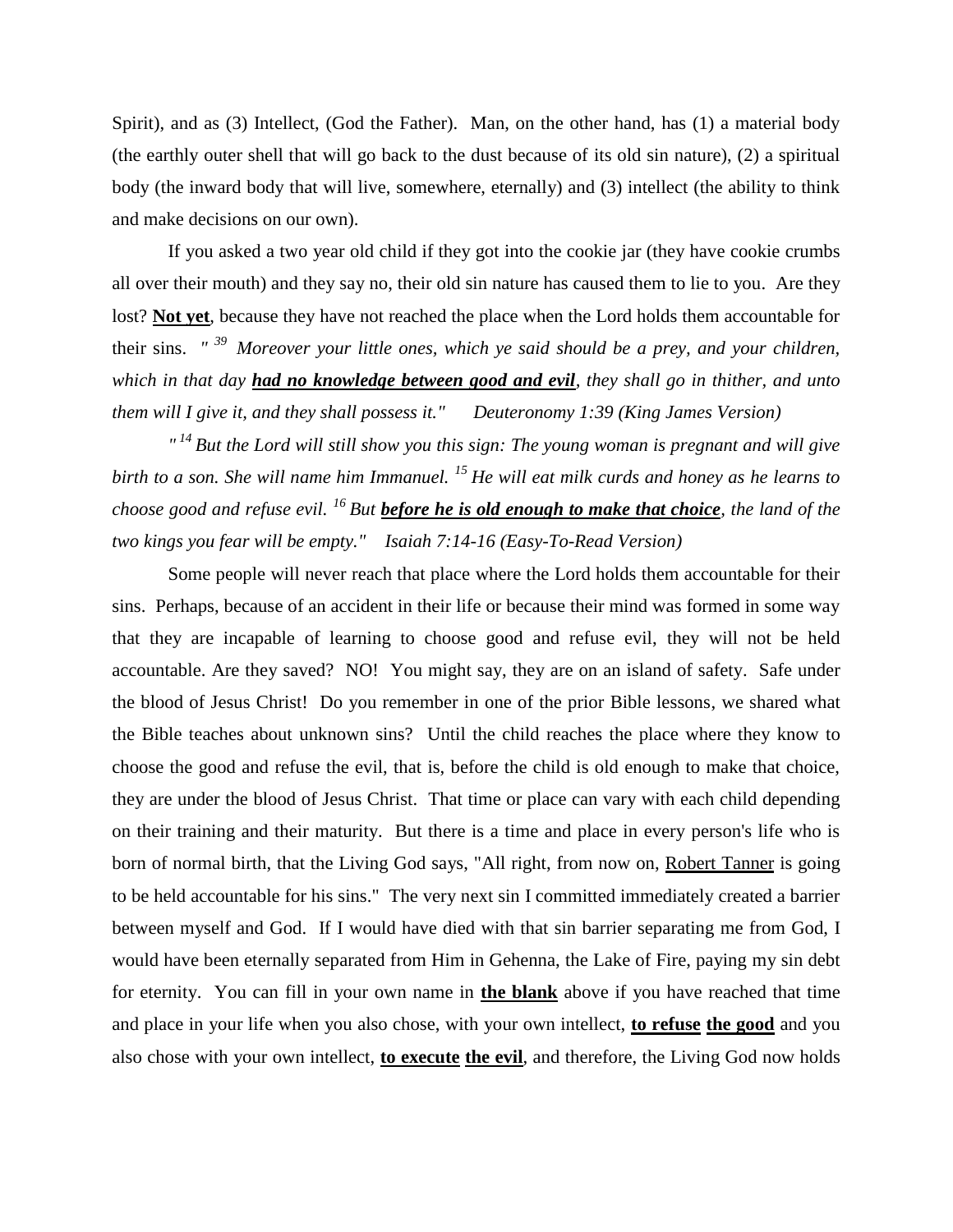you accountable for your sin debt also. We call a person who has a sin barrier between themselves and God, a lost person.

All lost people will fit in one of three groups. Members of the **first group** are **good people.** A member of that group is aware that one day they will stand before the Living God. But the good person believes that if they can live a life that is filled with more good deeds than bad deeds, the Living God will be so pleased that He will allow them to slip into Heaven. But let's see what the Lord thinks about our good works. *" <sup>6</sup>We are all dirty with sin. Even our good works are not pure. They are like bloodstained rags. We are all like dead leaves. Our sins have carried us away like wind." Isaiah 64:6 (Easy-To-Read Version)*

May we ask you something? Let's suppose you owed a \$ 10,000 debt to your bank and one day you walked into your bank with a box of dirty rags and told them you wanted to pay your debt with the box of dirty rags. Do you think the bank would accept the box of dirty rags as a payment for your debt? We don't think so either. Yet most people **hope** that when they face the Living God, they will be able to tell Him to look at all of the good things they did in their lifetime and accept those good deeds as a payment for their sin debt. The first problem is that those good deeds, when compared to the perfect, sinless life of Jesus Christ, look to the Living God like filthy rags. He will not accept those good deeds and consequently that person will have to pay their sin debt, themselves, in eternal torments. Our only council to those good people who plan to reject the sacrifice of Jesus Christ, is to sin as little as possible because each sin makes their sin debt larger and every sin must be paid.

Members of the **second group** are **religious people**. Members of that second group believe if they apply the salve of religion over the cancer of sin it will hide their sins from the judgmental oversight of God. They believe if they use the sacred names of the Living God, that the Lord will see they are really trying to please Him and they are really trying to meet His demands. They believe if they pray sincerely and often, the Lord will be pleased with their efforts. They believe if they get baptized somewhere, at some time, and if they attend once a day or once a week or perhaps once a year, everything will be all right. They believe if they read their Bible (although they understand very little of what they read), the Living God will be impressed. But Jesus Christ "cut to the chase" when He said *" <sup>7</sup> Hypocrites, well hath Isaias prophesied of you, saying: <sup>8</sup>This people honoureth me with their lips: but their heart is far from*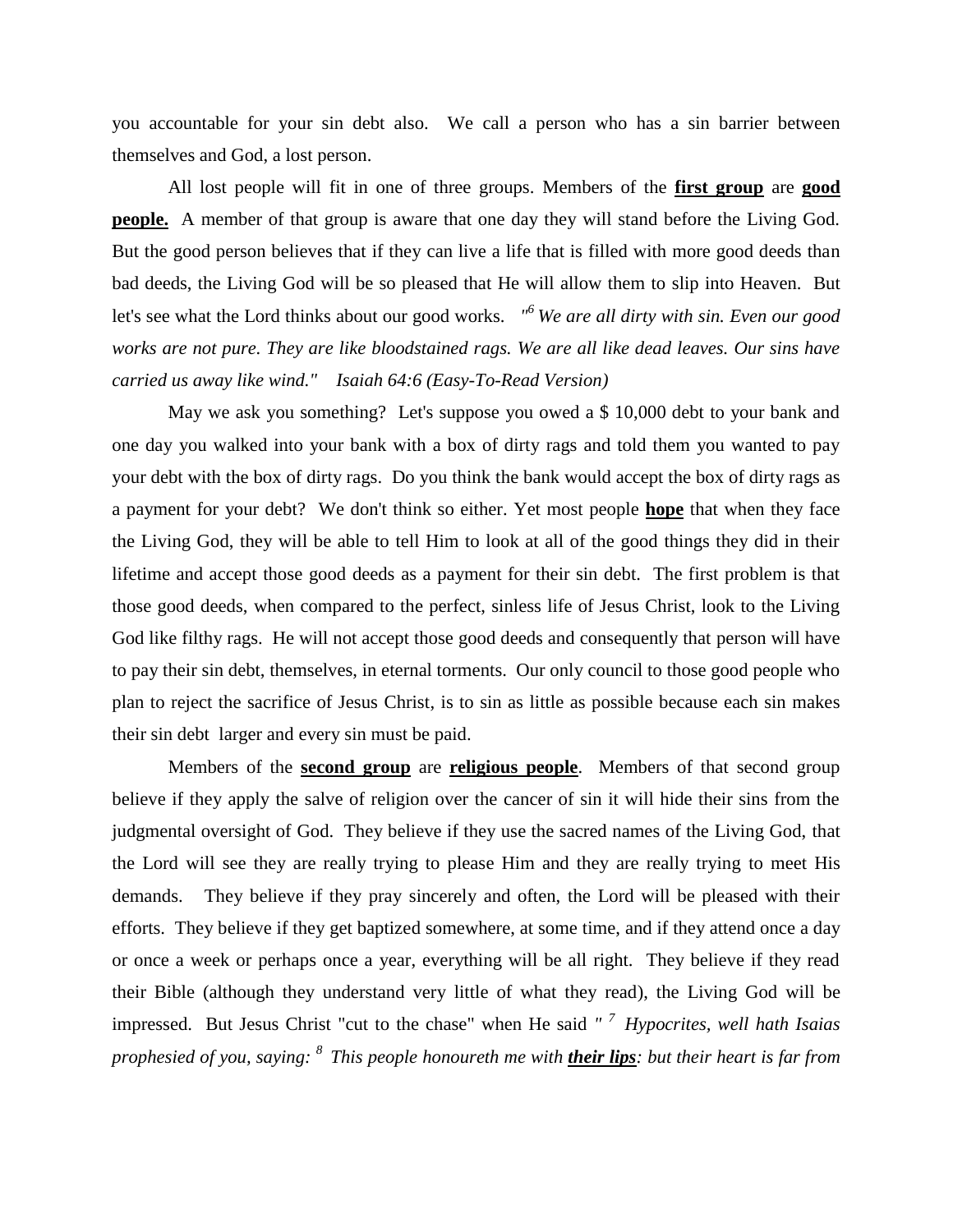*me. <sup>9</sup>And in vain do they worship me, teaching doctrines and commandments of men." Matthew 15:7-9 (Douay-Rheims Version, New Catholic Edition)*

Members of the **third group** are **the bad people**. Actually there two classes of the bad people, class (**A**) and class (**B**). We find that class (**A**) are those who look at people who are trying to escape eternal condemnation by being a good person or perhaps they observe a religious person trying to make it into the Family of God by being religious. Those who are members of class (**A**) know it is a waste of time and effort. They think to themselves, "I know doing good works, in order to escape torments, is a waste of time, I know trying to be religious is not going to please the Creator and I know we are all going to end up in Hell. **But at least I'm going to have a good time until I get there"!!** So they "kick up their heels" and have a good time until one day that brittle thread of life breaks and they end up in a place of torments, paying for their sin debt for eternity. Often, it's not that they want to end up in a place of torments. Why Do They End Up There? BECAUSE NO ONE EVER TOOK TIME TO SIT DOWN WITH THEM AND EXPLAIN TO THEM HOW THEY COULD AVOID GOING THERE!!! So simple and yet so tragic.

Class (**B**) of the bad people are a curious class. At one time in their life they might have been a good person, trying to make it to Heaven with their good works or they might have been trying to make it to Heaven by being religious. However, the Holy Spirit of God kept trying to convince them that neither of those two ways were going to earn them eternal life. The Holy Spirit kept convicting them of their sins and kept wooing and calling them to come to Him in prayer, repent of their sin and request that the sacrifice He provided on the cross pay for their sin debt. But they kept saying "Not now. I'll do it some other day. I have plenty of time."

Finally the Lord reaches the place where He says, "ALL RIGHT! IF YOU WANT TO GO TO THE LAKE OF FIRE THAT BAD, YOU WILL JUST HAVE TO GO"!! He withdraws His Spirit and no longer convicts that person of sin. He never again calls that person to salvation. You have probably seen some of those people. They are some of the dirtiest, most lowdown people in the world and it does not bother them at all. Just as a side note, that would also explain the actions of some of our politicians. *" <sup>16</sup>I am proud of the good news! It is God's powerful way of saving all people who have faith, whether they are Jews or Gentiles. <sup>17</sup>The good news tells how God accepts everyone who has faith, but only those who have faith. It is just as the Scriptures say, "The people God accepts because of their faith will live." <sup>18</sup>From heaven*